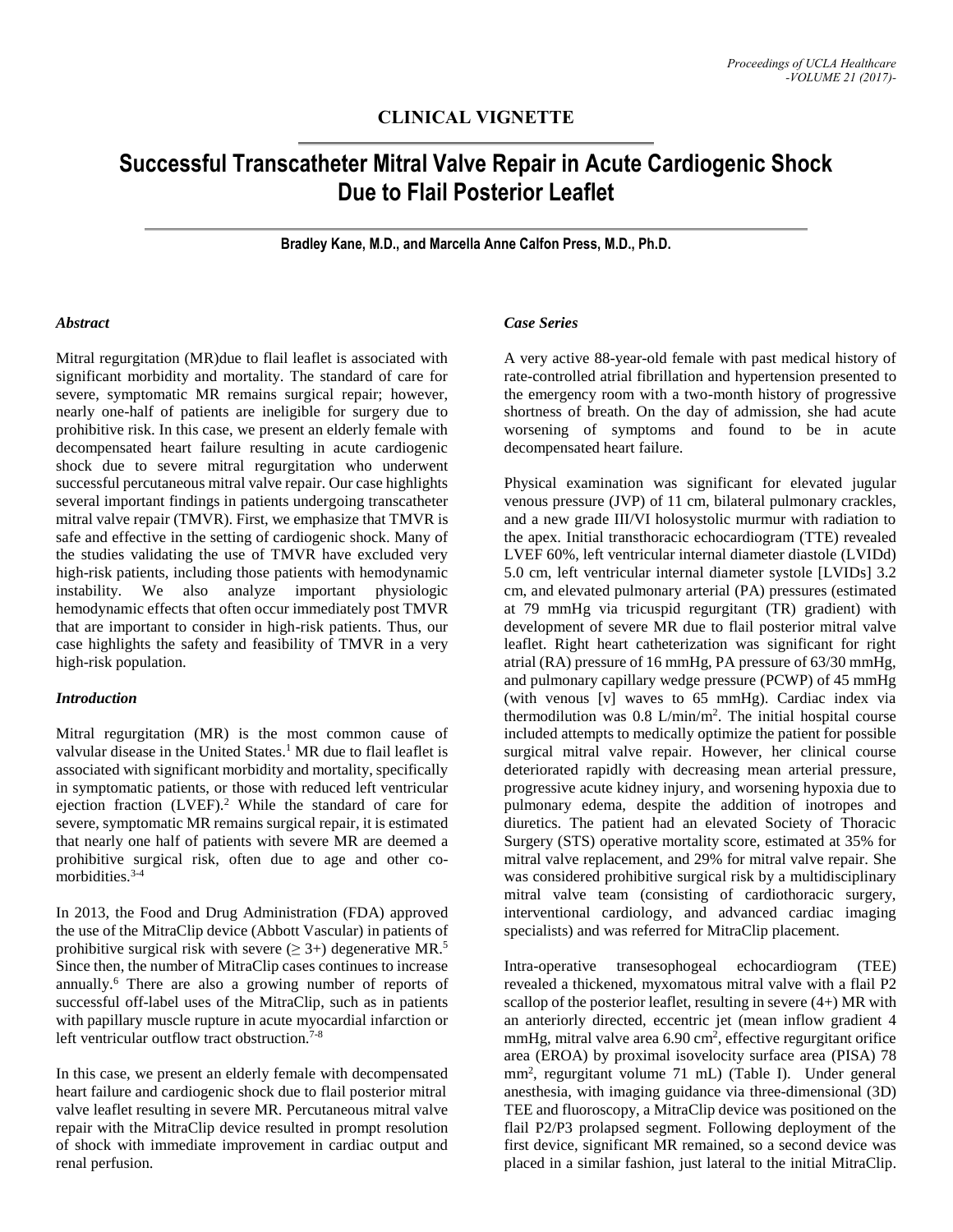After deployment of the second clip, the degree of MR improved notably, with only a mild  $(1+)$  residual central jet (post-clip mean gradient of 2 mmHg, mitral valve area 2.29 cm<sup>2</sup> , EROA 3 mm<sup>2</sup> by PISA) (Figure 1). Intraoperative hemodynamics improved immediately, with reduction in PA pressure (67/42 mmHg to 42/29 mmHg) and augmented cardiac index post MitraClip placement  $(1.1 \text{ L/min/m}^2 \text{ to } 2.0 \text{ L/min/m}^2)$ (Table II). One day post-procedure, the patient reported improvement in respiratory symptoms. She was rapidly weaned off of vasopressor support, and she began to auto-diurese due to augmented cardiac output. Post-operative day one TTE demonstrated mild 1+ MR, and development of a reduced LVEF (35%). Kidney function returned to baseline four days post procedure (serum creatinine 2.9 mg/dL to 1.0 mg/dL, glomerular filtration rate 15 mL/min to 52 mL/min). Six-month follow-up echocardiogram demonstrated sustained improvement in mitral valve function, with moderate (2+) MR, and improvement in LVEF to 55% (Figure 2). The patient continues to do well post MitraClip placement, and she is able to perform activities of daily living (ADL) without dyspnea. The patient has had no recurrent hospitalizations for heart failure in the following year and remains stable from a cardiovascular standpoint.

## *Discussion*

Our case highlights several interesting immediate and longterm effects of TMVR when compared to surgical mitral valve repair (SMVR). In the EVEREST II trial, the basis of the FDA approval of the MitraClip device, the surgical group demonstrated superior efficacy, as defined by  $\leq$  2+ residual MR via TTE at 12 months  $(88.0\% \text{ SMVR vs. } 72.0\% \text{ TMVR, p} =$ 0.04).<sup>9</sup> However, despite high rates of residual MR measured on echocardiography, patients undergoing TMVR experienced a greater reduction in symptoms compared to the surgical cohort, with a sustained reduction in NYHA functional class at 12 months (NHYA  $\leq$  II, 98% TMVR vs. 86.6% SMVR, p = 0.03). <sup>9</sup> TMVR was also associated with an increased quality of life, improved LV re-modeling, and reduction in rehospitalization rate for heart failure at 12 months. <sup>10</sup> Further, TMVR had a significantly lower complication rate compared to SMVR (measured as major adverse events at 30 days, 15.0% TMVR vs. 48.0% SMVR,  $p < 0.001$ .<sup>9</sup> Importantly, patients with cardiogenic shock were excluded from the original EVEREST studies. Our patient, despite her state of cardiogenic shock, had a positive outcome after TMVR. Further, at 1 year, with 2+ residual MR, she had sustained improvement in symptoms, without a need for re-hospitalization for heart failure. This further validates the use of TMVR in a high-risk patients with cardiogenic shock. As off-label uses of the MitraClip device increase annually, a broader patient population can continue to benefit from this life-saving device. 7-8

A second interesting finding in our case is the notable decrease in measured LVEF (75% to 35%) following placement of the MitraClip device. The reduction in LVEF after mitral valve repair is a phenomenon previously described as afterload mismatch.<sup>11</sup> In the setting of severe MR, the left ventricle ejects a percentage of the stroke volume into the low-pressure left atrium. The failing mitral valve acts as a "pop-off valve," which

can create a falsely elevated LVEF prior to MR repair. When the mitral valve is repaired, the option for blood to flow into the low-pressure left atrial system is essentially eliminated, creating increased LV afterload. <sup>12</sup> Despite an apparent reduction in LVEF, overall LV efficacy or cardiac output is often increased following placement of the MitraClip, as in our patient. <sup>13</sup> Improved cardiac output is often sustained after MitraClip placement, and the long-term augmentation is in part attributed to favorable remodeling of the  $LV<sup>14</sup>$  As the use of the MitraClip device is expanded to patients with severely reduced EF, these hemodynamic effects are important to consider. One feared complication of MR repair in patients with severely reduced EF is low-cardiac output state. Limited studies have demonstrated an apparent increase in CO post percutaneous MV repair,<sup>15</sup> even in patients with low EF, but more studies are needed to validate how these findings translate to clinical outcomes. Nonetheless, our patient and these limited studies help to support TMVR as a viable option in high-risk patients.

### *Conclusion*

Our patient presented with severe degenerative mitral regurgitation, acute cardiogenic shock and renal failure. She underwent successful implantation of two MitraClip devices, and had immediate improvement in symptoms and cardiac output. This case corroborates safe and effective use of percutaneous repair of the mitral valve in cardiogenic shock. As the number of MitraClip cases continues to rise annually, <sup>6</sup> we hope to see a concomitant expansion in the indications for use of this life-saving device.

## *Figures and Tables*

**Figure 1.** Intraoperative TEE [transesophageal] echocardiogram] pre MitraClip implantation. (A) Fourchamber view of mitral valve in systole, with flail P2 scallop of posterior leaflet. (B) Four-chamber view of mitral valve with color doppler. Severe, eccentric anteriorly directed regurgitant jet, resulting in 4+ MR [mitral regurgitation].

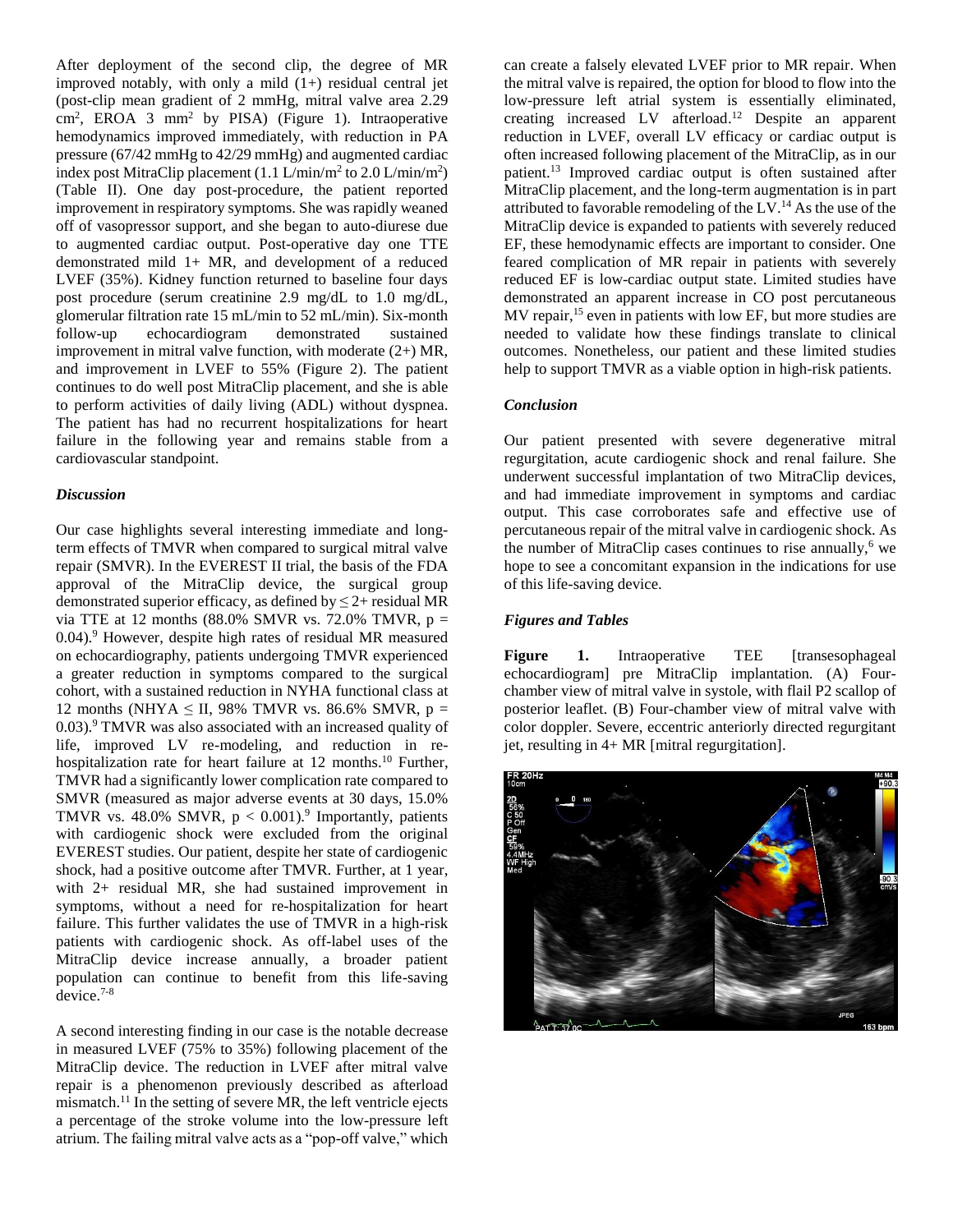**Figure 2.** Intraoperative TEE [transesophageal] echocardiogram] post MitraClip implantation. (A) Twochamber view of mitral valve in systole. Resolution of flail P2 scallop of posterior leaflet. (B) Two-chamber view of mitral valve with color doppler. Small residual centrally directed jet, resulting in  $1+ MR$  [mitral regurgitation].



**Table I.** Transthoracic Echocardiographic Measures Before, Post-Operative Day One, and 1 year after MitraClip Implantation.

|                                          | Pre-<br><b>MitraClip</b> | POD <sub>1</sub>    | 1 year             |
|------------------------------------------|--------------------------|---------------------|--------------------|
| <b>LVEF</b>                              | 75%                      | 35%                 | 60%                |
| Degree of MR                             | Severe $(4+)$            | Mild $(1+)$         | Moderate $(2+)$    |
| <b>PA Pressure</b><br>(estimated)        | $43 \text{ mmHg}$        | $33 \text{ mmHg}$   | Not obtained       |
| <b>MV</b> Mean<br><b>Inflow Gradient</b> | $4.0 \text{ mmHg}$       | $2.0 \text{ mmHg}$  | $3.4 \text{ mmHg}$ |
| <b>MV</b> Area                           | 6.90 cm <sup>2</sup>     | $2.29 \text{ cm}^2$ | $1.7 \text{ cm}^2$ |
| <b>MV EROA</b><br>$(PISA)*$              | $78 \text{ mm}^2$        | $3 \text{ mm}^2$    | $8 \text{ mm}^2$   |
| <b>MV</b><br>Regurgitant<br>Volume       | $71 \text{ mL}$          | $4 \text{ mL}$      | $10 \text{ mL}$    |

\*Mitral valve effective regurgitant orifice area, as pleasured by proximal isovelocity surface area

**Table II.** Hemodynamic Measurements Before and After MitraClip Implantation.

|                    | <b>Pre-MitraClip</b>       | <b>Post MitraClip</b> |
|--------------------|----------------------------|-----------------------|
| <b>RA Pressure</b> | 16 mmHg                    | 7 mmHg                |
| <b>PA Pressure</b> | $63/30$ mmHg               | $42/29$ mmHg          |
| <b>PCWP</b>        | $45 \text{ mmHg}$          | $9 \text{ mmHg}$      |
| <b>V</b> Waves     | $65 \text{ mmHg}$          | absent                |
| Cardiac Index*     | $0.8$ L/min/m <sup>2</sup> | $2.0$ L/min/m2        |

**\***Cardiac Index as measured via transpulmonary thermodilution

## **REFERENCES**

1. **Cioffi G, Tarantini L, De Feo S, Pulignano G, Del Sindaco D, Stefenelli C, Di Lenarda A, Opasich C**. Functional mitral regurgitation predicts 1-year mortality in elderly patients with systolic chronic heart failure. *Eur J Heart Fail.* 2005 Dec;7(7):1112-7. PubMed PMID: 15919238.

- 2. **Ling LH, Enriquez-Sarano M, Seward JB, Tajik AJ, Schaff HV, Bailey KR, Frye RL.** Clinical outcome of mitral regurgitation due to flail leaflet*. N Engl J Med*. 1996 Nov 7;335(19):1417-23. PubMed PMID: 8875918.
- 3. **Mirabel M, Iung B, Baron G, Messika-Zeitoun D, Détaint D, Vanoverschelde JL, Butchart EG, Ravaud P, Vahanian A.** What are the characteristics of patients with severe, symptomatic, mitral regurgitation who are denied surgery? *Eur Heart J.* 2007 Jun;28(11):1358-65. Epub 2007 Mar 9. PubMed PMID: 17350971.
- 4. **Nishimura RA, Otto CM, Bonow RO, Carabello BA, Erwin JP 3rd, Guyton RA, O'Gara PT, Ruiz CE, Skubas NJ, Sorajja P, Sundt TM 3rd, Thomas JD; American College of Cardiology/American Heart Association Task Force on Practice Guidelines.** 2014 AHA/ACC guideline for the management of patients with valvular heart disease: a report of the American College of Cardiology/American Heart Association Task Force on Practice Guidelines. *J Am Coll Cardiol*. 2014 Jun 10;63(22):e57-185. doi:10.1016/j.jacc.2014.02.536. Epub 2014 Mar 3. Erratum in: J Am Coll Cardiol. 2014 Jun 10;63(22):2489. Dosage error in article text. PubMed PMID: 24603191.
- 5. **Beigel R, Wunderlich NC, Kar S, Siegel RJ.** The evolution of percutaneous mitral valve repair therapy: lessons learned and implications for patient selection. *J Am Coll Cardiol.* 2014 Dec 23;64(24):2688-700. doi:10.1016/j.jacc.2014.08.049. Review. PubMed PMID: 25524345.
- 6. **Sorajja P, Mack M, Vemulapalli S, Holmes DR Jr, Stebbins A, Kar S, Lim DS, Thourani V, McCarthy P, Kapadia S, Grayburn P, Pedersen WA, Ailawadi G.** Initial Experience With Commercial Transcatheter Mitral Valve Repair in the United States. *J Am Coll Cardiol*. 2016 Mar 15;67(10):1129-40. doi: 10.1016/j.jacc.2015.12.054. PubMed PMID: 26965532.
- 7. **Rodríguez-Santamarta M, Estévez-Loureiro R, Gualis J, Alonso D, Pérez de Prado A, Fernández-Vázquez F.** Percutaneous mitral valve repair with MitraClip system in a patient with acute mitral regurgitation after myocardial infarction. *Rev Esp Cardiol* (Engl Ed). 2015 Mar;68(3):259-61. doi: 10.1016/j.rec.2014.10.009. Epub 2015 Jan 20. PubMed PMID: 25612473.
- 8. **Garatti A, Castelvecchio S, Bandera F, Medda M, Menicanti L.** Mitraclip procedure as a bridge therapy in a patient with heart failure listed for heart transplantation. *Ann Thorac Surg*. 2015 May;99(5):1796-9. doi: 10.1016/j.athoracsur.2014.07.079. PubMed PMID: 25952210.
- 9. **Feldman T, Foster E, Glower DD, Kar S, Rinaldi MJ, Fail PS, Smalling RW, Siegel R, Rose GA, Engeron E, Loghin C, Trento A, Skipper ER, Fudge T, Letsou GV, Massaro JM, Mauri L; EVEREST II Investigators.** Percutaneous repair or surgery for mitral regurgitation*. N Engl J Med.* 2011 Apr 14;364(15):1395-406. doi:10.1056/NEJMoa1009355. Epub 2011 Apr 4. Erratum in: N Engl J Med. 2011 Jul 14;365(2):189.